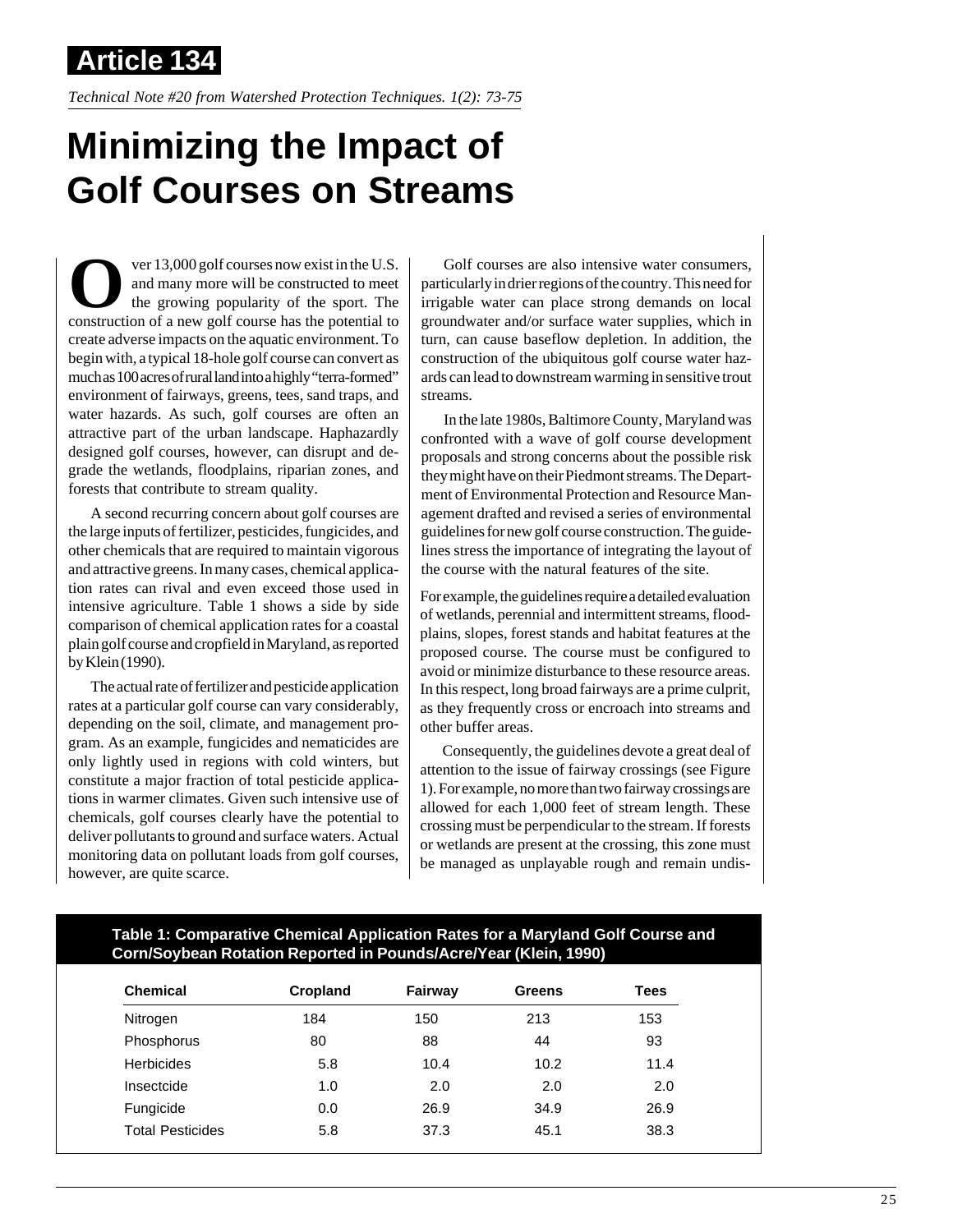

**Figure 1: Stormwater Practices for a Golf Course and Stream Crossing (Powell and Jolley, 1992)**

turbed as early successional forest or wetland. Cartways and footpaths that cross the stream corridor must be narrow and constructed of timber on wooden pilings. The County guidelines also limit the extent of forest that can be cleared during construction. No more than 25% of the pre-existing forest cover may be removed during course construction.

Constructed ponds are not permitted in trout streams unless they are "zero discharge" facilities constructed in upland areas (see article 82). Best management practices emphasize treatment of greens and tees where nutrient and pesticide applications are greatest. The use of a series of vegetative filtering mechanisms such as swales, forest buffers, sand filters, and infiltration trenches are recommended.

A common practice for greens is illustrated in Figure 2. To start with, a four-foot thick mantle of soil is required below the green's underdrain system to prevent leachate from entering groundwater. The leachate is collected in perforated pipes and routed into small depression. This depression is usually filled with layers of organic matter, sand and stone, and then landscaped. The depression acts as both a biofilter and an infiltration facility.

Excess runoff from fairways is also treated by a series of best redundant best management practices (e.g., a grass swale leading to a pocket wetland or